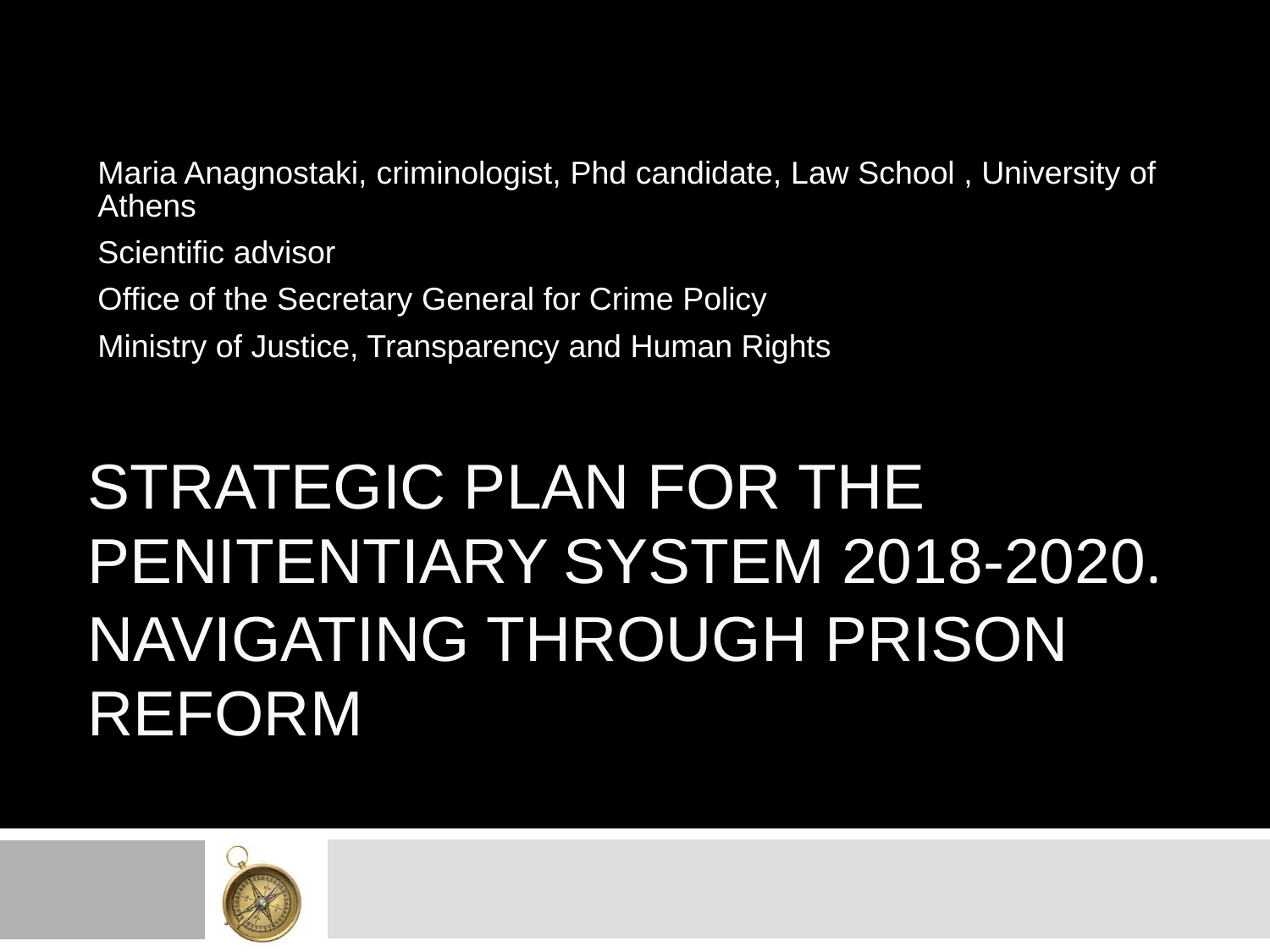## Prison population 2001 - 2019



*th Council of Europe CDPPS, Cyprus*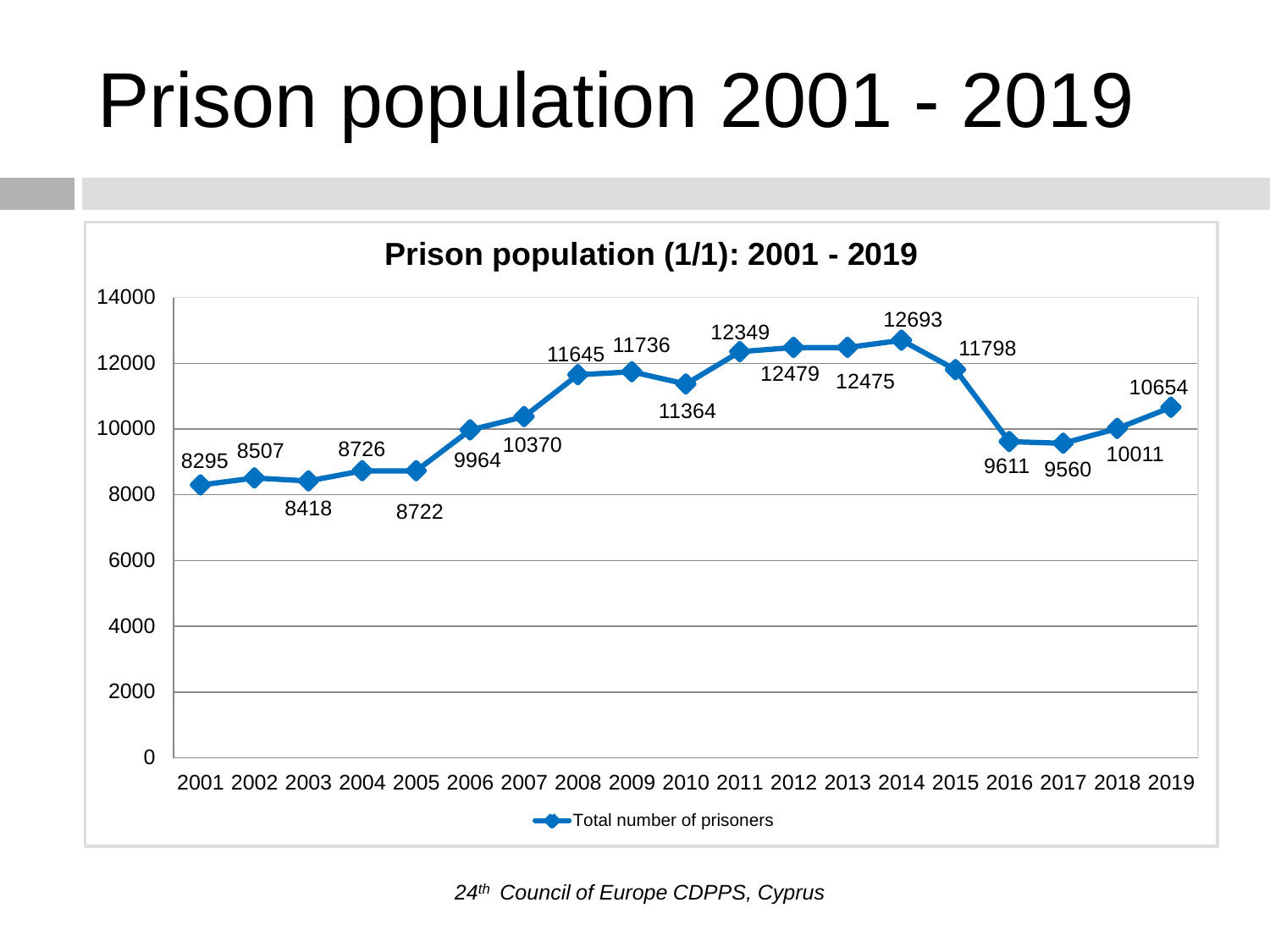## Our vision

- **To ensure that sentences are served in prison and in the community, safely and reliably, in line with international standards and with respect to individual.**
- **This is a paradigm shift, prioritising reintegration and support after release, and upgrading the role and the working conditions of prison and probation staff.**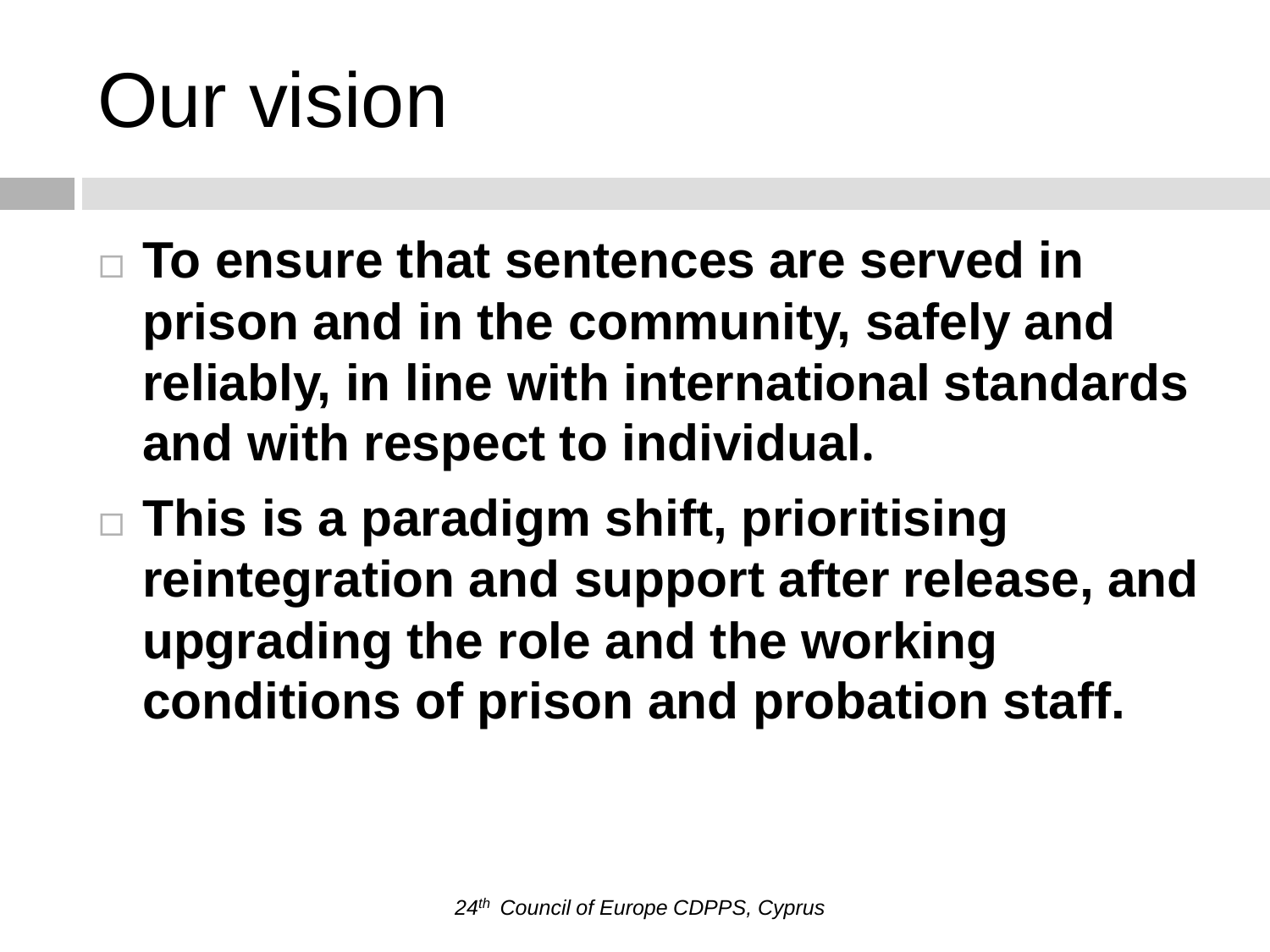### Consultation with stakeholders

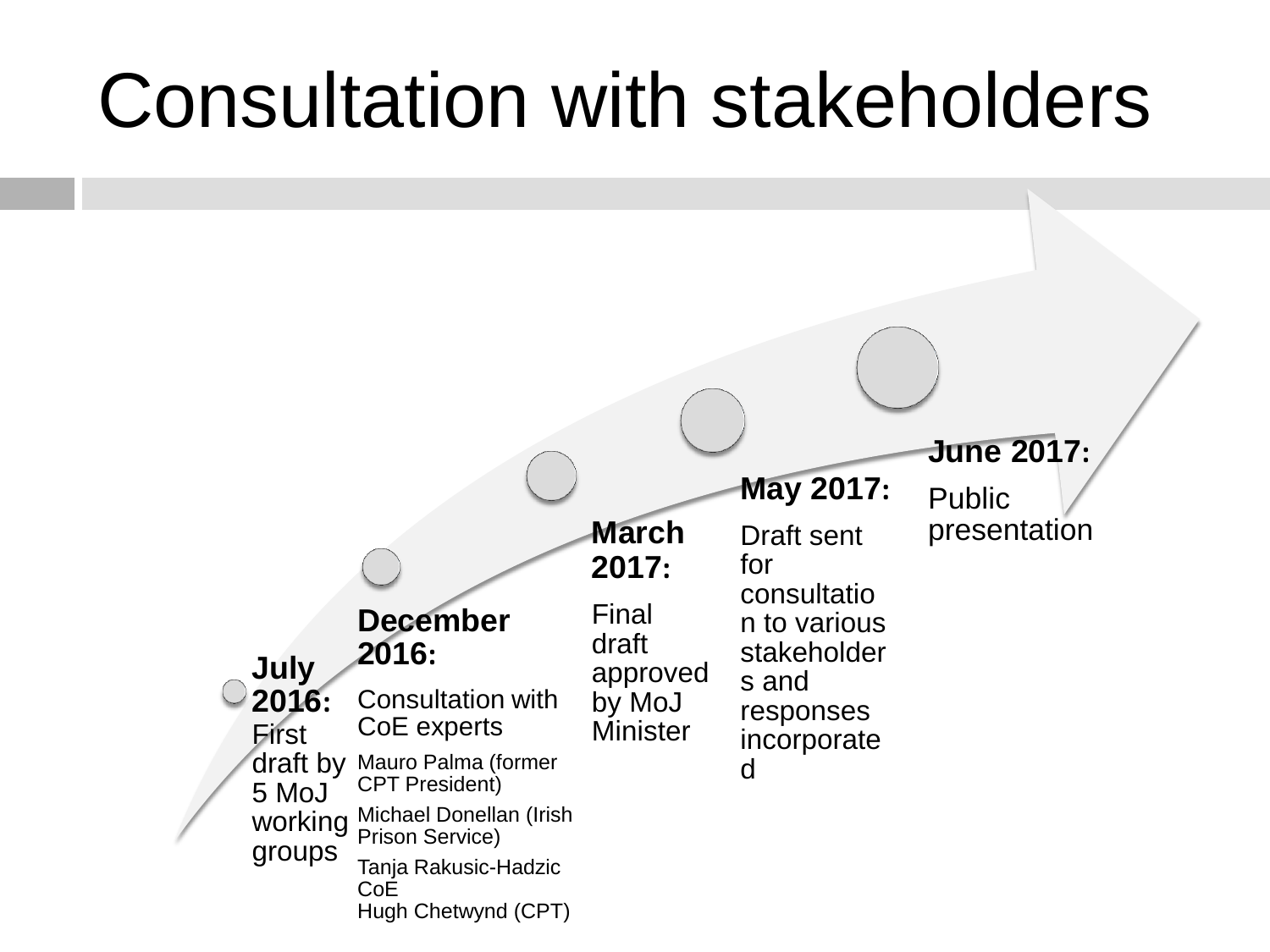The Strategic Plan for the **Penitentiary** System was launched on January 2018.

It is now on its 2<sup>nd</sup> year of implementatio n.

ΔΙΑΦΑΝΕΙΑΣ ΚΑΙ ΑΝΘΡΩΠΙ

*FENIKH FPAMM* **ΑΝΤΕΓΚΛΗΜΑΤΙΚΗΣ ΠΟΛΙΤ**Ι



ΣΥΣΤΗΜΑ 2018-2020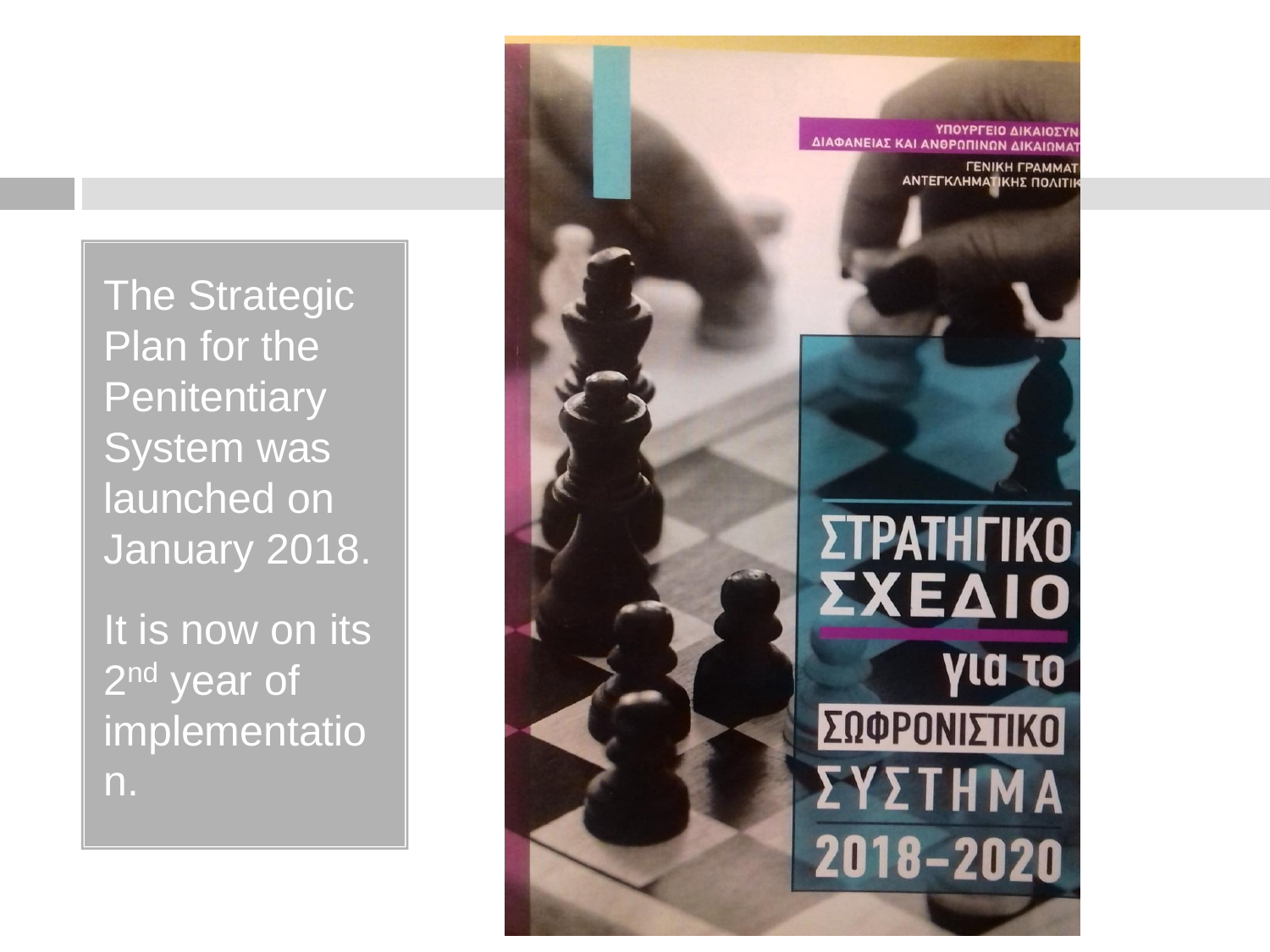## The strategic goals



**IMPROVEMENT OF DETENTION CONDITIONS – MODERNIZATION OF INFRASTRUCTURE**



**HUMAN RESOURCE DEVELOPMENT – PERSONNEL TRAINING - ADMINISTRATION**



**REDUCING PRISON OVERCROWDING – ALTERNATIVE MEASURES AND RELIABLE SERVING THEREOF – PREVENTING AND COMBATING JUVENILE DELINQUENCY**



**PREPARATION OF REINTEGRATION – AFTER CARE**



**PERSONNEL AND DETAINEES' SAFETY – TRANSPARENCY - ACCOUNTABILITY**



**HEALTH SERVICES in PRISONS IN COOPERATION WITH THE MINISTRY OF HEALTH**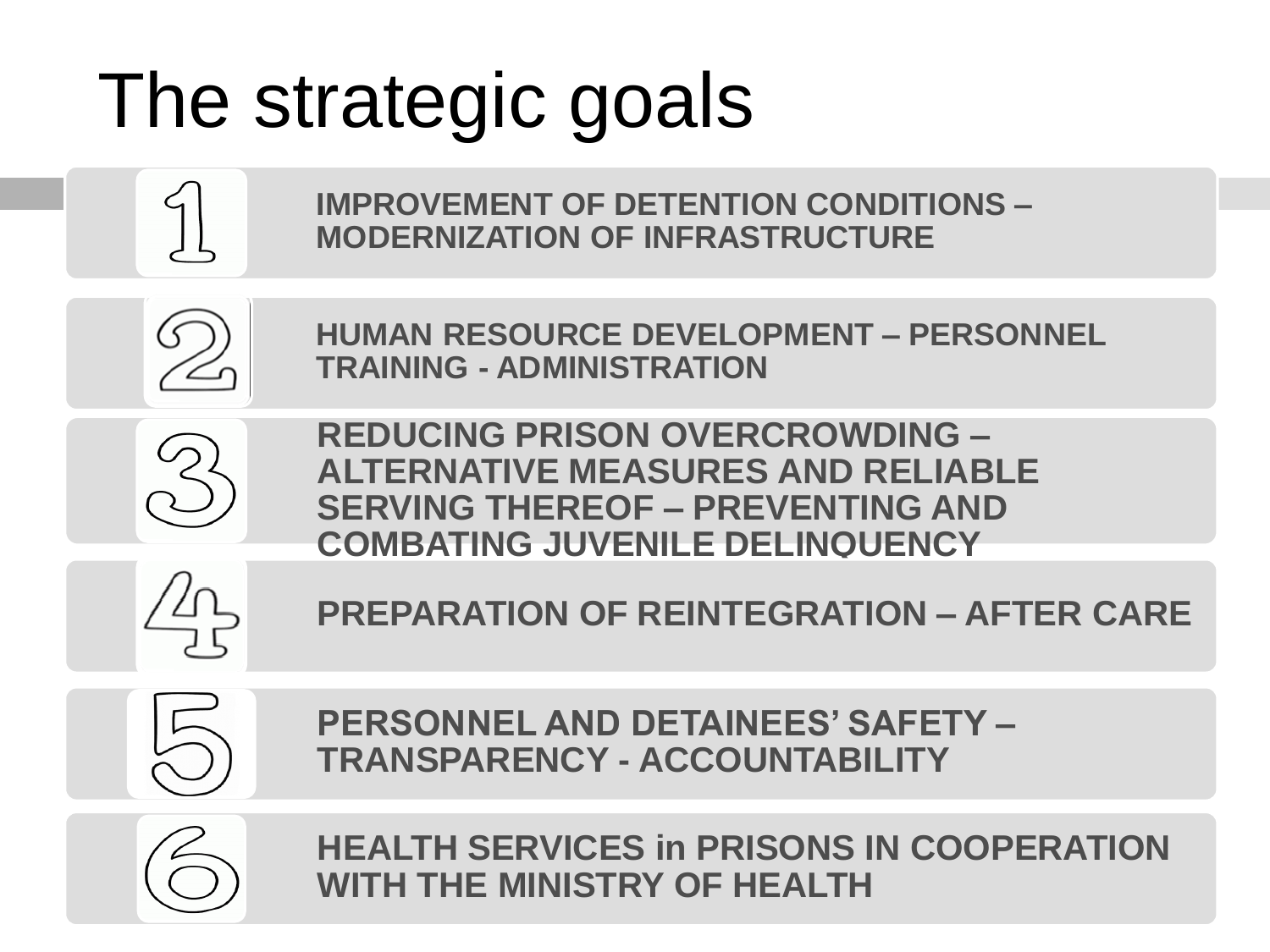### The problem of prison overcrowding

- $\Box$  The Strategy for the penitentiary system is a great tool for prison reform but not a tool for addressing the problem of prison overcrowding.
- □ Systemic overcrowding and poor political and administrative leadership to address the problems, has had long term effects on the operation of prisons and the morale of prison staff.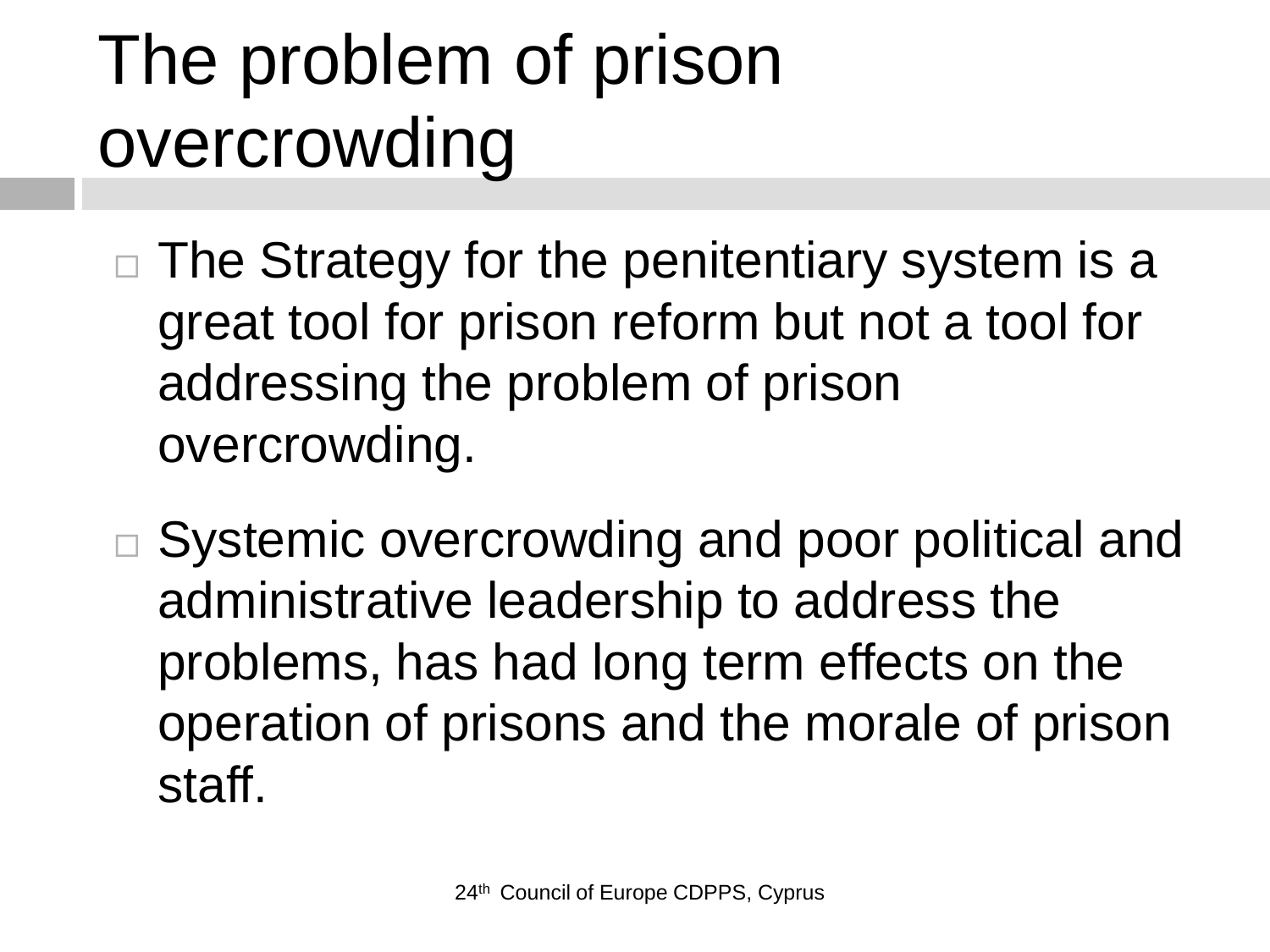## Prison personnel: an example

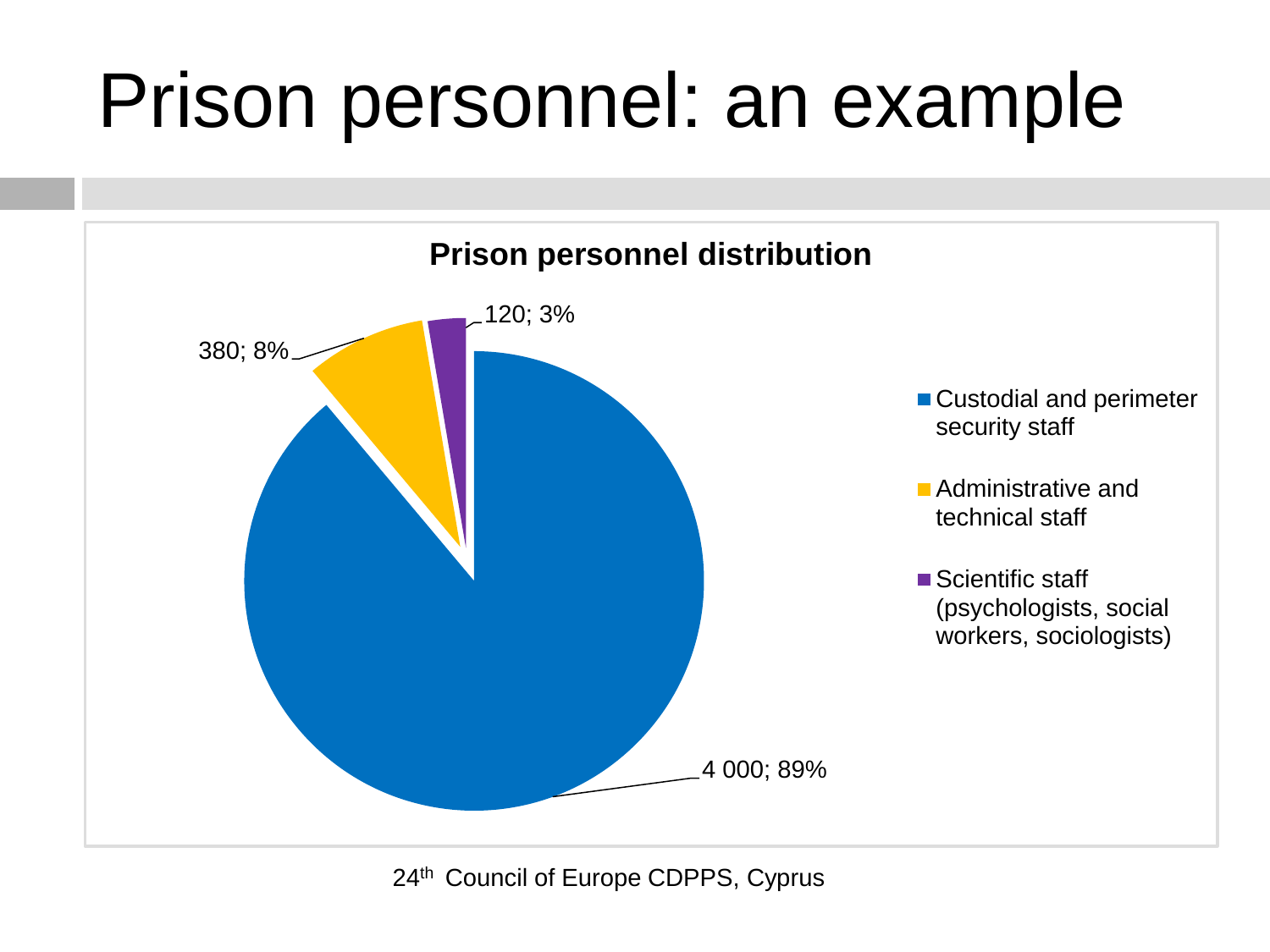#### **DIRECTORATE GENERAL** HUMAN RIGHTS AND RULE OF LAW



**ACTION AGAINST CRIME DEPARTMENT CRIMINAL LAW COOPERATION UNIT** 

**Assignment of study to identify the causes of overcrowdi ng using the Council of Europe's White Paper and involving the judiciary.**

#### **REDUCING PRISON OVERCROWDING IN GREECE**

Report of the Directorate General of Human Rights and Rule of Law, Action against Crime Department, Criminal Law Co-operation Unit

*Prepared on the basis of the discussion at the meeting in Athens, on 12 December 2018, and expert opinions provided* 

**BY** 

**Mauro Palma** *President, Italian Independent Authority for the rights of persons deprived of the liberty, National Preventive Mechanism under UN OPCAT*  **Sonja Snacken** *Professor of Criminology, Vrije Universiteit Brussel, Brussels, Belgium*  **Vincent Theis** *former Governor of Luxembourg Prison, Luxembourg*  **Iuliana Carbunaru** *Probation Inspector, National Probation Directorate, Ministry of Justice, Romania* 

March 2019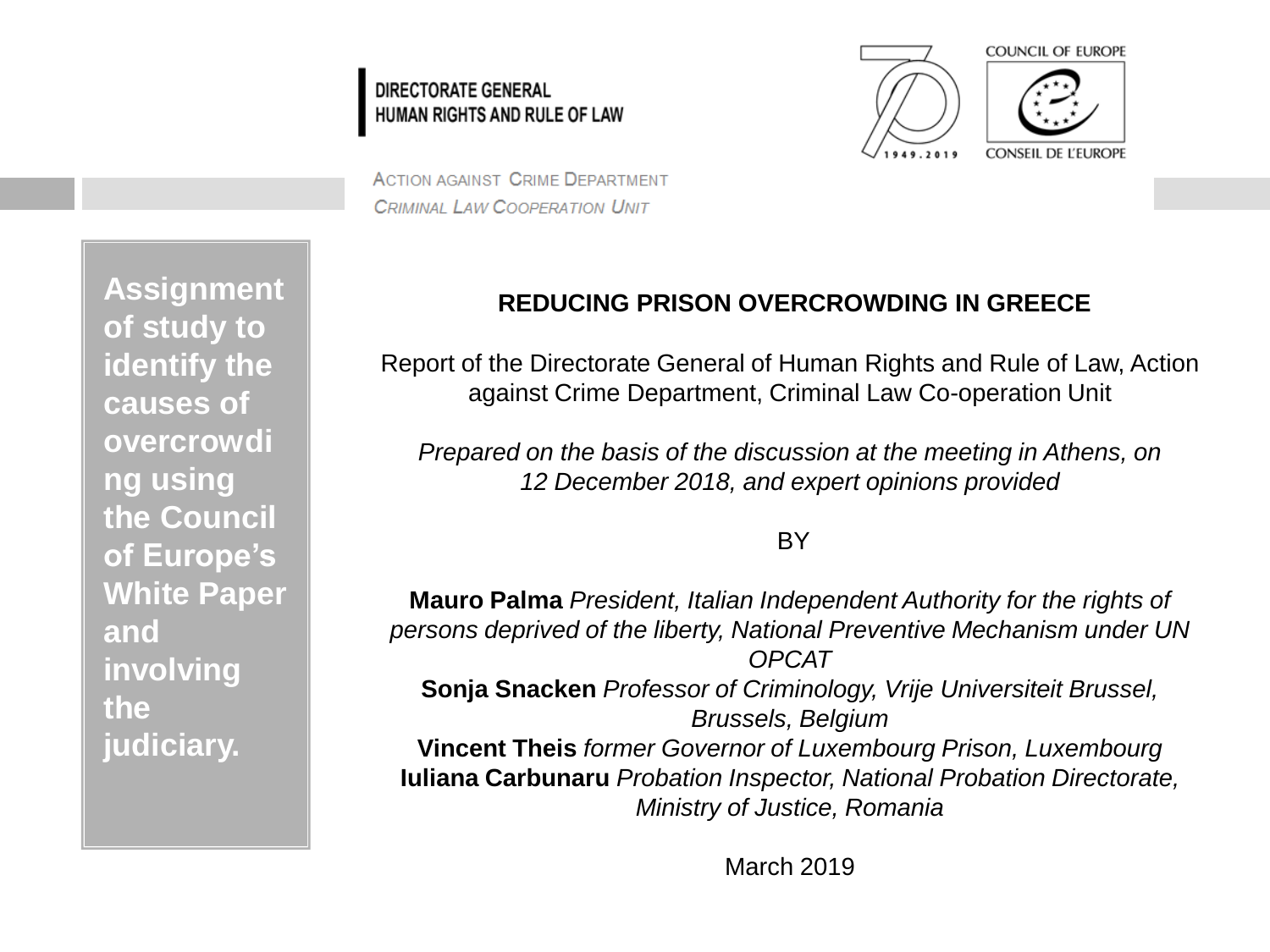# Findings and recommendations (I)

- The analysis of the root causes of Greek prison overcrowding clearly points to the severe penal legislation and sentencing practices, which cannot be explained by the relatively low crime rates.
- $\Box$  Greece has the higher percentage of long and very long sentences in Europe, while its crime rates are lower or equal to the European median.
- To reduce prison overcrowding would require *inter alia* reforms of the penal legislation and practices, for imprisonment to be really used as a last resort, which means less and shorter terms of imprisonment.
- 24<sup>th</sup> Council of Europe CDPPS, Cyprus □ Only a coherent reductionist penal policy can lead to a long-term decrease of the average prison population.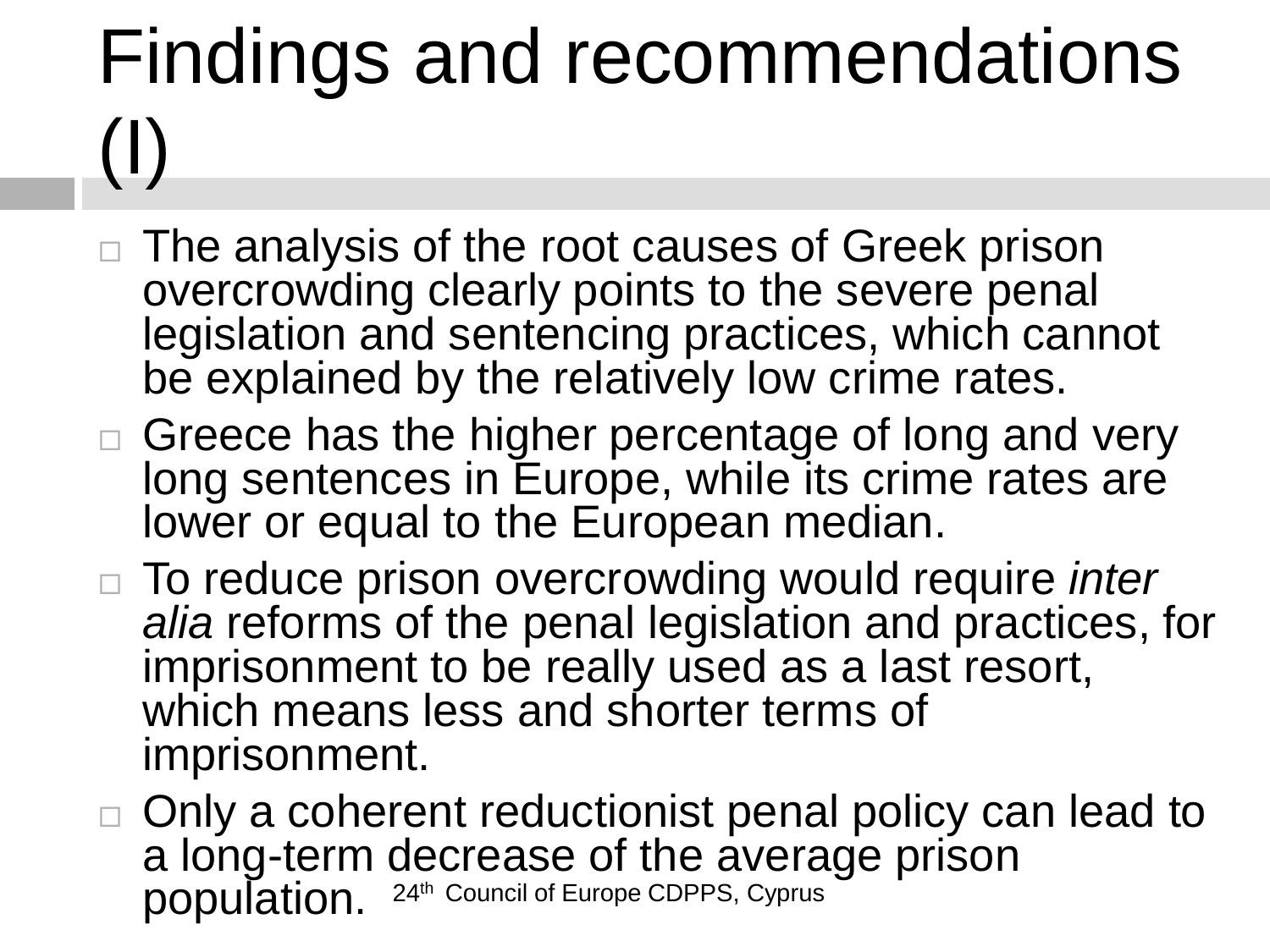# Findings and recommendations (II)

- □ Community sanctions and measures must be part of a coherent and effective 'front door' and 'back door' (electronic monitoring, parole) reductionist policy.
- □ Front door community sanctions should consist of autonomous sanctions.
- $\Box$  Training of judges and public prosecutors is essential to enhance their knowledge of the effectiveness and familiarity with non-custodial responses to crime.
- the Greek Probation Service need to be  $\Box$  The role of the probation service within the cjs need to be enhanced and a comprehensive Action Plan or other policy paper for the development of developed.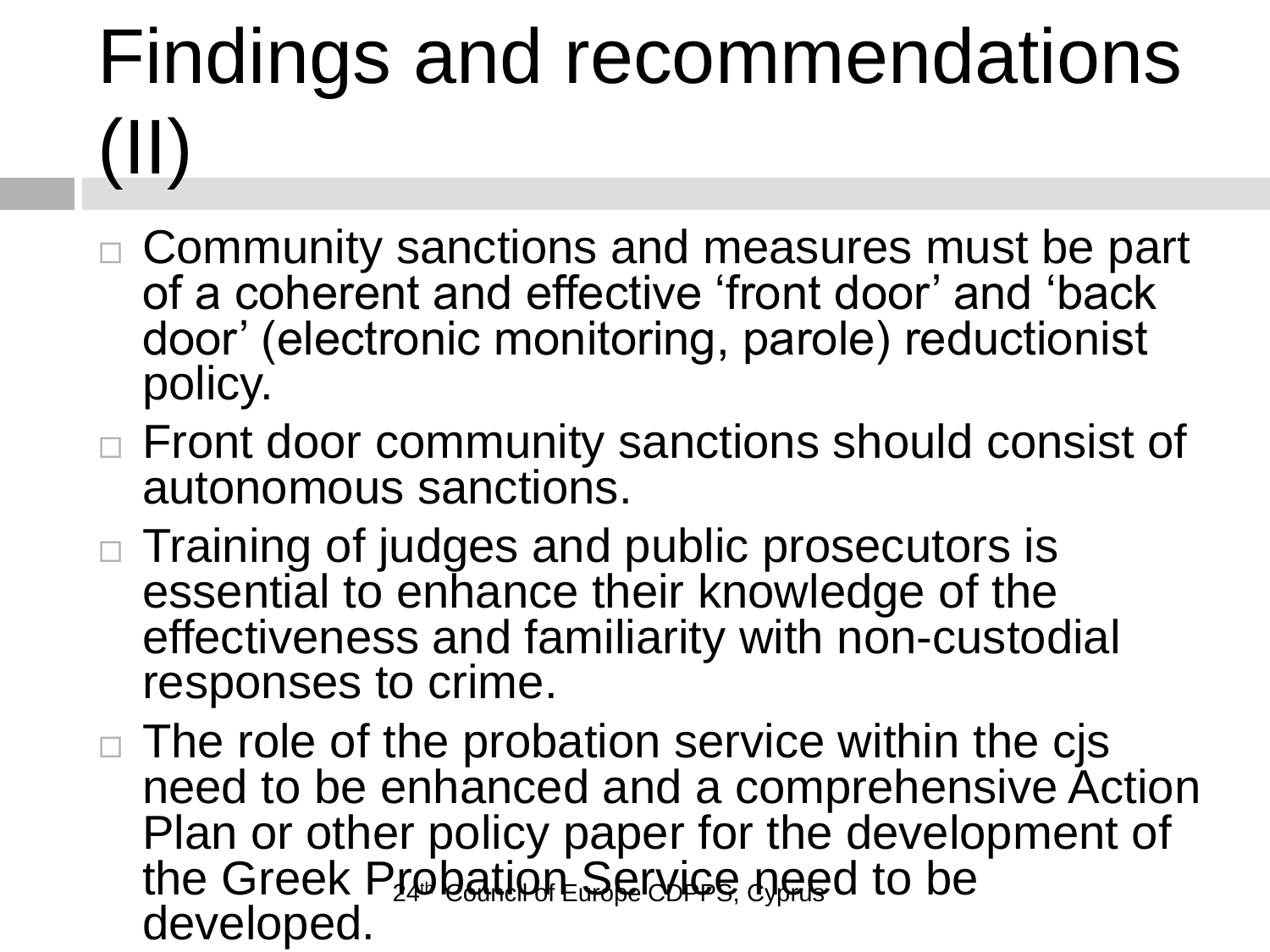# Findings and recommendations (III)

- The real situation and distribution of prisoners show that some prisons have occupancy rate of up to 200%
- $\Box$  The standard of 4 sqm per person is to be understood as an absolute minimum, the desirable standard being higher.
- □ The rationale should be a reasonable evaluation of present and future needs of accommodation.
- **Council of Europe CDPPS, Cyprus**  $\Box$  A specific agenda for the implementation of concrete measures to relieve overcrowding should be put in place.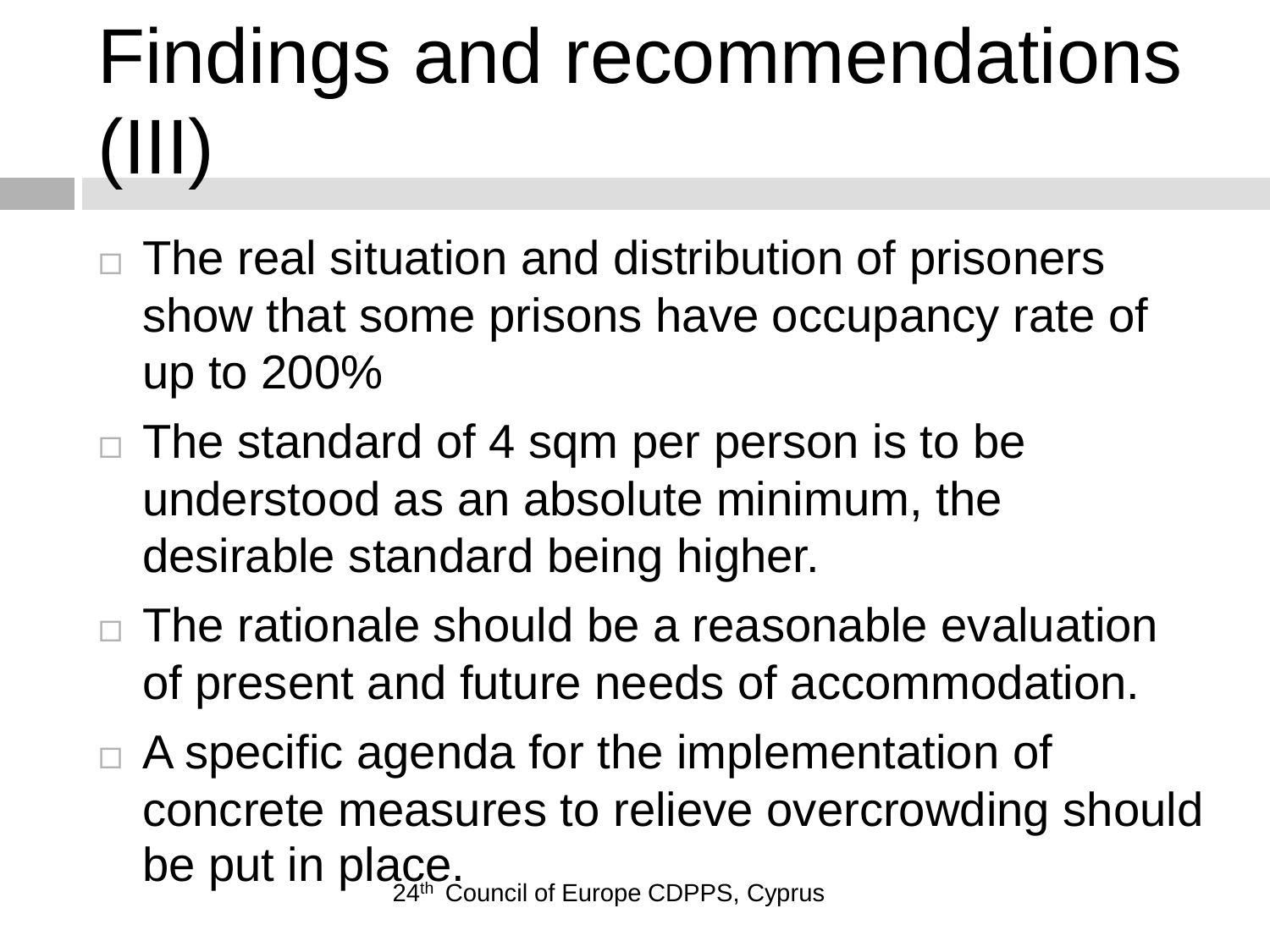## Obstacles and opportunities

- □ Resistance to change
- $\Box$  State bureaucracy, inefficiencies of the public sector, fiscal restrictions
- □ Difficulties of coordination on legislative level and poor input by research
- □ Strong political agendas on crime and punishment